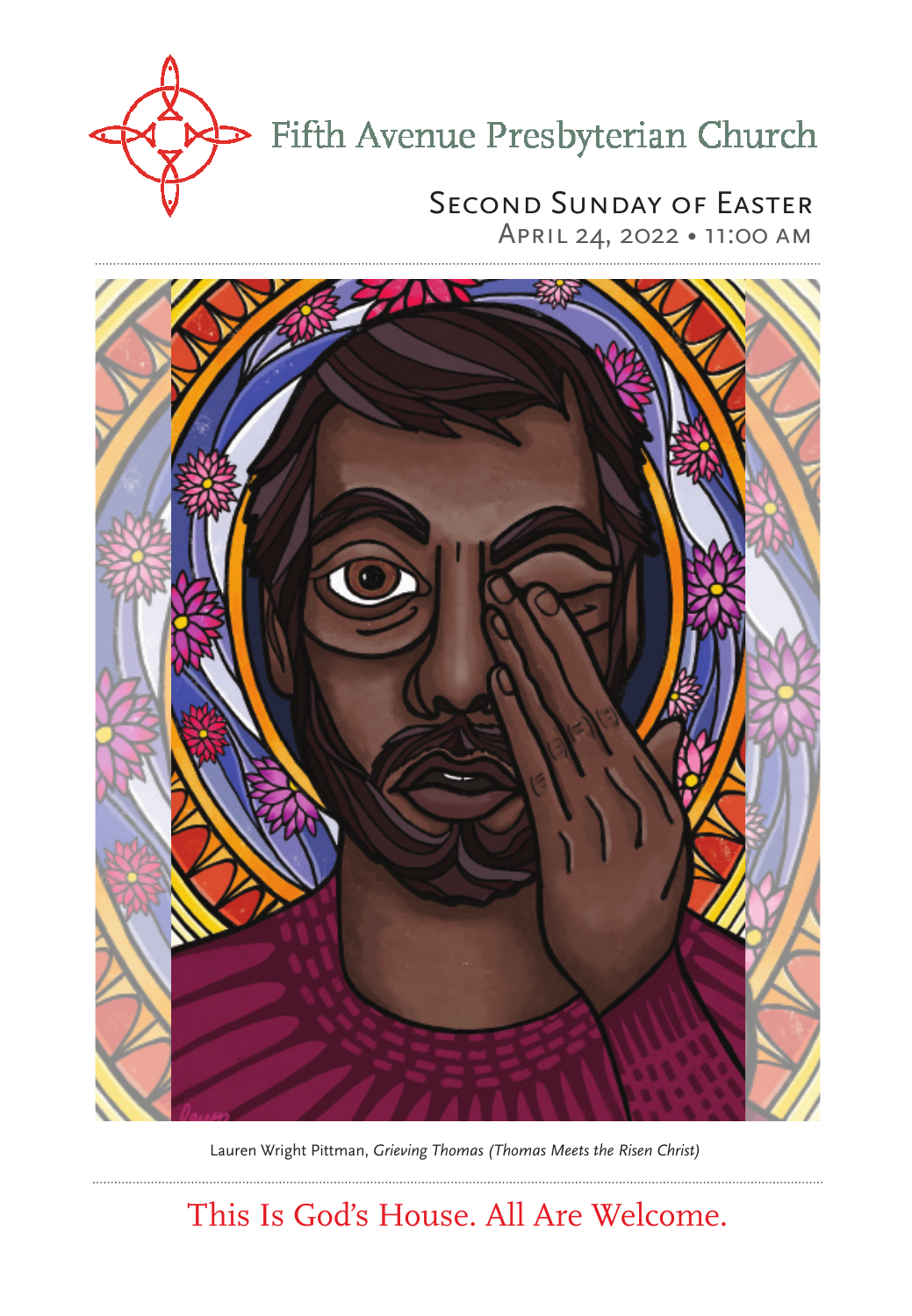Whether you are visiting for the first time, or are a longtime member, we are blessed to have you with us.

The cover of this bulletin reads, "This Is God's House. All Are Welcome." We take these words seriously. We strive to be a community as diverse and hospitable as God's kingdom. We don't all look or act alike; God *knows* we don't all think alike. We don't all read the Bible the same way. We bring different questions, and we carry different burdens. But every Sunday, we worship together as one.

In this grand old church, we do Sunday morning in some pretty traditional (very Presbyterian) ways. We study the teachings and the actions of Jesus. We sing many of the same hymns our grandparents sang. Yet, in our preaching and our prayers, we wrestle with the challenges of the modern world. I hope your heart will hear something personal and relevant this morning—a word of comfort, a spur to action, a call to a deeper relationship with God.

After the service, please stick around. Introduce yourself to one of our clergy or someone at our Welcome Table. We have tons of programs and community groups to feed your soul and expand your spirit. Try one out. You never know—you just might be home!

> **Scott Black Johnston Senior Pastor**

#### **Welcome**

We'd love to connect! Please scan the QR code or fill out a Connect Card that you will find in your pew. You can fill it out online, or place the card into an offering plate, hand it to an usher, or drop it off at the Welcome Table (inside the Fifth Avenue entrance.) The folks at the Welcome Table can provide you with information about our ministries and programs. Our Sanctuary Doors open at 10 am every Sunday.

#### **These May Help During the Service**

If you would like a large-print bulletin please ask an usher.

#### **Welcoming Children**

Children are always welcome in worship! Families are welcome to sit anywhere in the Sanctuary, but you may want to take advantage of the first 10 rows on the far north side, which we have equipped for families with young children. You will find children's Bibles and children's worship bulletins in the pews, as well as easy access to our Family Room, located just outside the Sanctuary. We also provide childcare for infants and toddlers from 9 am until 12:30 pm in the LaDane Williamson Christian Education Center. Learn more about our Family Ministries at *fapc.org.*

#### **Worship Resources Online**

Head to *fapc.org* for information about future worship services. Our weekly video service, Light, Leaven & Salt, is available throughout the week at *fapc.org/worship*. This morning's Prayers of the People can be found at *fapc.org/pray.*

#### **Parking**

We have a parking arrangement with the garage at 51 W. 56th St. For \$16, you may park for up to three hours, seven days a week. Ask for discount coupons at the 55th Street reception desk.

In response to Covid-19, Fifth Avenue Presbyterian Church recommends that **all in-person worshippers be fully vaccinated and boosted. If you are experiencing cold or flu symptoms, we ask you to "love your neighbors" by staying at home and worshipping via Livestream.**



**We provide mask-required and mask-optional areas in our Sanctuary. Please ask an usher if you have any questions.**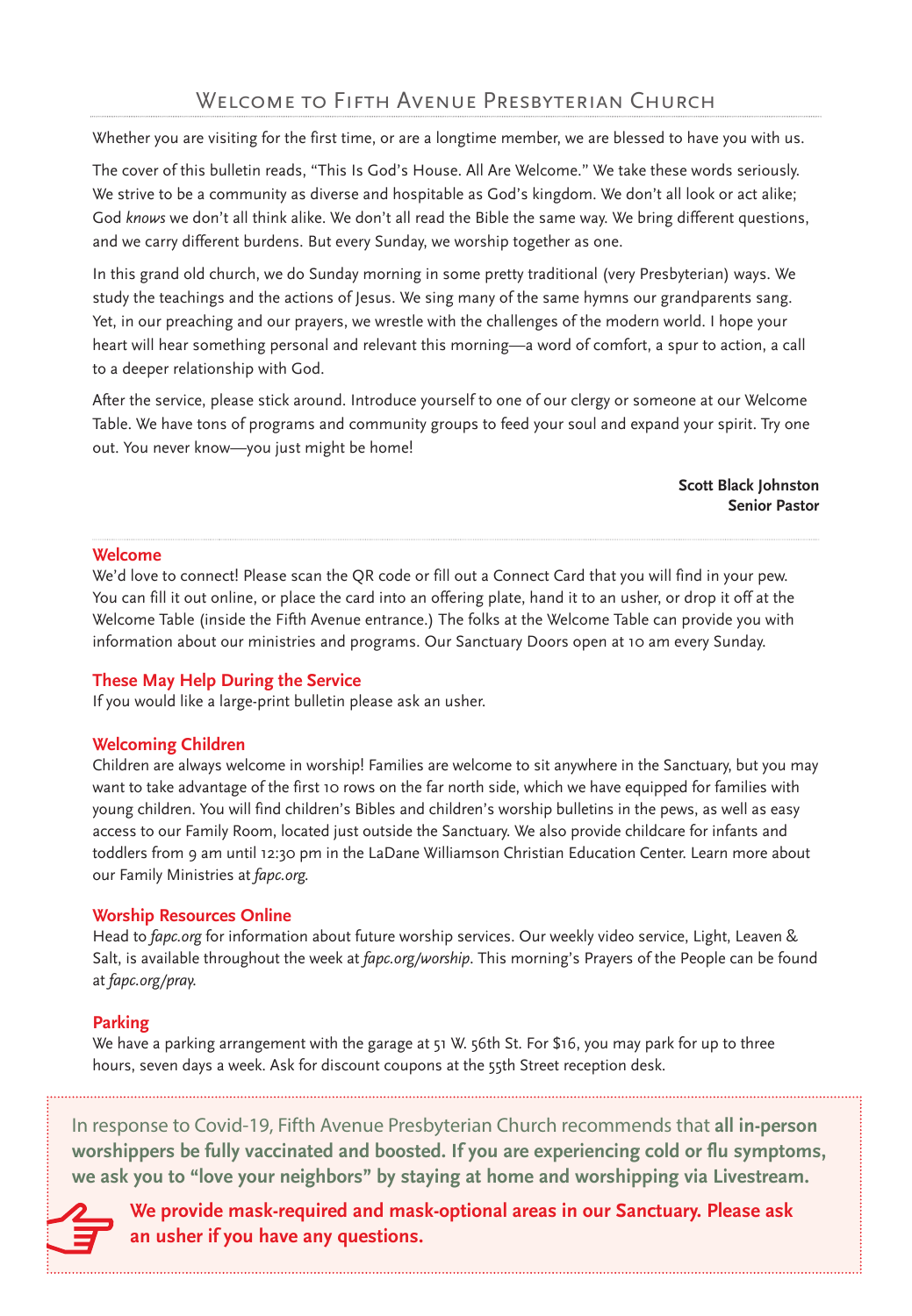### ORDER OF WORSHIP

*As the Prelude begins, we invite you into a period of quiet reflection as we prepare for worship. Please silence all electronic devices and do not take flash photos during the service.* 

| PRELUDE                                         |                                                                                                                                                                                                                                                                                                                                                                                                                                                            | Cuatro Piezas para la Misa · José Lídon (1748-1827)<br>I. Cantabile, II. Ofertorio, III. Elevación, IV. Allegro |  |
|-------------------------------------------------|------------------------------------------------------------------------------------------------------------------------------------------------------------------------------------------------------------------------------------------------------------------------------------------------------------------------------------------------------------------------------------------------------------------------------------------------------------|-----------------------------------------------------------------------------------------------------------------|--|
| * CALL TO WORSHIP<br>Deacon Darby Blaker        | One:                                                                                                                                                                                                                                                                                                                                                                                                                                                       | from Psalm 150<br>Praise the Lord!                                                                              |  |
|                                                 | All:                                                                                                                                                                                                                                                                                                                                                                                                                                                       | Praise God in the sanctuary.                                                                                    |  |
|                                                 | One:                                                                                                                                                                                                                                                                                                                                                                                                                                                       | Praise God in the vault of heaven.                                                                              |  |
|                                                 | All:                                                                                                                                                                                                                                                                                                                                                                                                                                                       | Praise God in the earth and skies.                                                                              |  |
|                                                 | One:                                                                                                                                                                                                                                                                                                                                                                                                                                                       | Sing praises to the Lord.                                                                                       |  |
|                                                 | All:                                                                                                                                                                                                                                                                                                                                                                                                                                                       | Shout and sing praises to God.                                                                                  |  |
|                                                 | One:                                                                                                                                                                                                                                                                                                                                                                                                                                                       | We have witnessed God's mighty acts.                                                                            |  |
|                                                 | All:                                                                                                                                                                                                                                                                                                                                                                                                                                                       | We have seen the Lord's greatness.                                                                              |  |
|                                                 | One:                                                                                                                                                                                                                                                                                                                                                                                                                                                       | Let everything that breathes praise the Lord.                                                                   |  |
|                                                 | All:                                                                                                                                                                                                                                                                                                                                                                                                                                                       | Let everything that draws breath praise the Lord!                                                               |  |
| * HYMN 233                                      | The Day of Resurrection!                                                                                                                                                                                                                                                                                                                                                                                                                                   |                                                                                                                 |  |
| * CALL TO CONFESSION<br>The Rev. Sarah A. Speed |                                                                                                                                                                                                                                                                                                                                                                                                                                                            |                                                                                                                 |  |
| * PRAYER OF CONFESSION                          | Merciful God, we confess that we have sinned against you<br>in thought, word and deed, by what we have done,<br>and by what we have left undone.<br>We have not loved you with our whole heart;<br>we have not loved our neighbors as ourselves.<br>In your mercy, forgive what we have been,<br>help us amend what we are, and direct what we shall be,<br>so that we may delight in your will, and walk in your ways,<br>to the glory of your holy name. |                                                                                                                 |  |
|                                                 | Silent Reflection and Confession                                                                                                                                                                                                                                                                                                                                                                                                                           |                                                                                                                 |  |



Music: Trier ms., 15th century; adapt. Michael Praetorius, 1609 - PUER NOBIS NASCITUR.<br>Text: Latin hymn, 15th century; trans. John Mason Neale, 1852.<br>**3**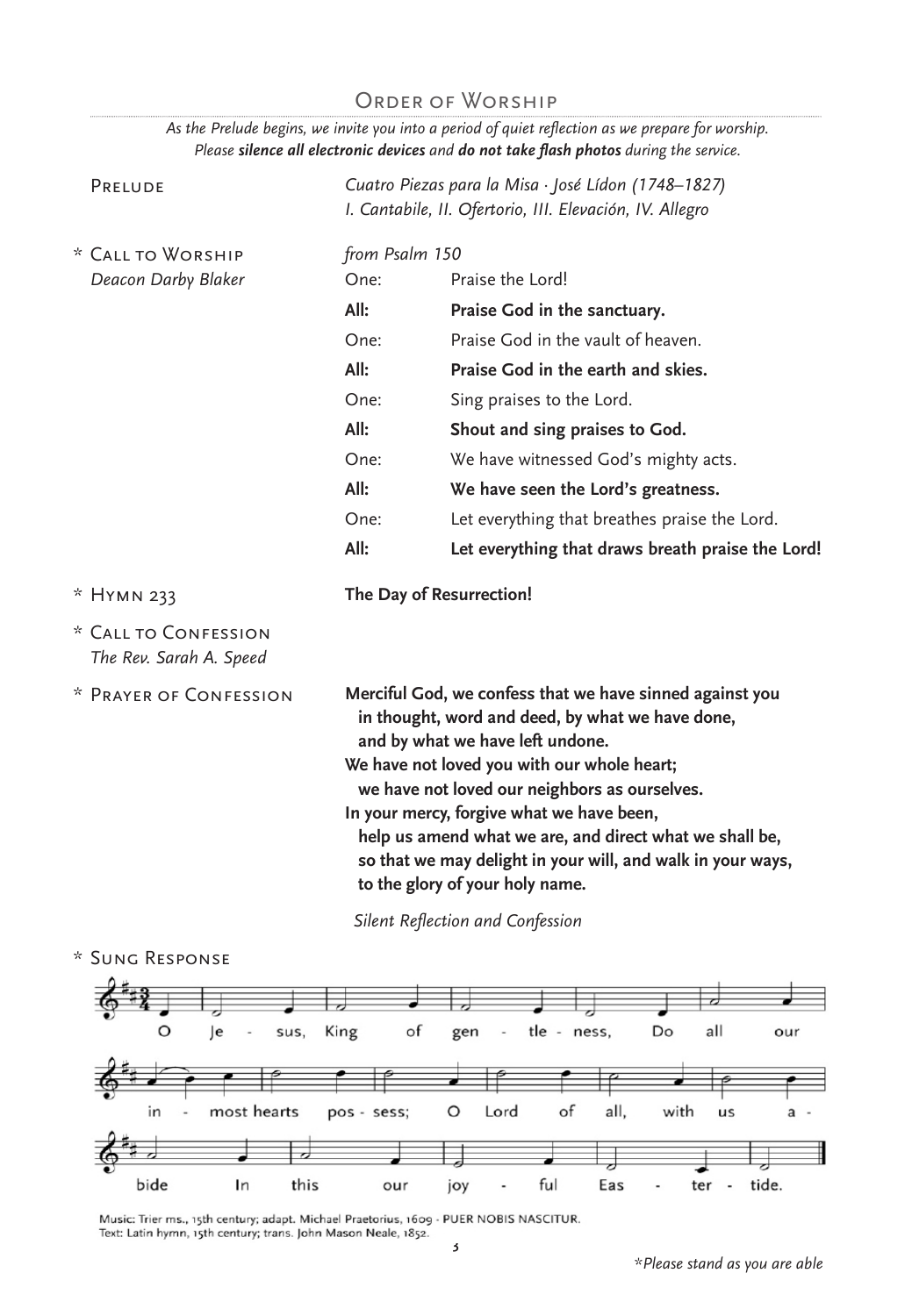#### \* Assurance of Pardon

\* Response of Praise



Music: Henry T. Smart, 1867 - REGENT SQUARE. Text: William M. James, 1979 @ The United Methodist Publishing House. All rights reserved. Reprinted under OneLicense.net #A-721169.

| $^\star$ Passing of the Peace $^\star$ | One: | The peace of Christ be with you. |
|----------------------------------------|------|----------------------------------|
|                                        | All: | And also with you.               |

*Children (pre-K through fifth grade) are invited to exit the Sanctuary for Children's Church. If this is your child's first time at Fifth Avenue, please come downstairs with them.*

| LITANY OF PARTING | All:<br>Children:                                                                                                                                                                                                                                                              | May God be with you there.<br>May God be with you here. |
|-------------------|--------------------------------------------------------------------------------------------------------------------------------------------------------------------------------------------------------------------------------------------------------------------------------|---------------------------------------------------------|
| ANNOUNCEMENTS     |                                                                                                                                                                                                                                                                                |                                                         |
| SOLO              | O Rest in the Lord, from Elijah • Felix Mendelssohn (1809–1847)<br>Text: Psalm 37:7<br>O rest in the Lord, wait patiently for him,<br>And he shall give thee thy heart's desires.<br>Commit thy way unto him, and trust in him,<br>And fret not thyself because of evil-doers. |                                                         |
|                   |                                                                                                                                                                                                                                                                                |                                                         |

Prayer for Illumination

Scripture Lesson *John 20:19-31*

When it was evening on that day, the first day of the week, and the doors of the house where the disciples had met were locked for fear of the Jewish authorities, Jesus came and stood among them and said, "Peace be with you." After he said this, he showed them his hands and his side. Then the disciples rejoiced when they saw the Lord. Jesus said to them again, "Peace be with you. As the Father has sent me, so I send you." When he had said this, he breathed on them and said to them, "Receive the Holy Spirit. If you forgive the sins of any, they are forgiven them; if you retain the sins of any, they are retained." But Thomas (who was called the Twin), one of the twelve, was not with them when Jesus came. So the other disciples told him, "We have seen the Lord." But he said to them, "Unless I see the mark of the nails in his hands, and put my finger in the mark of the nails and my hand in his side, I will not believe."

A week later his disciples were again in the house, and Thomas was with them. Although the doors were shut, Jesus came and stood among them and said, "Peace be with you." Then he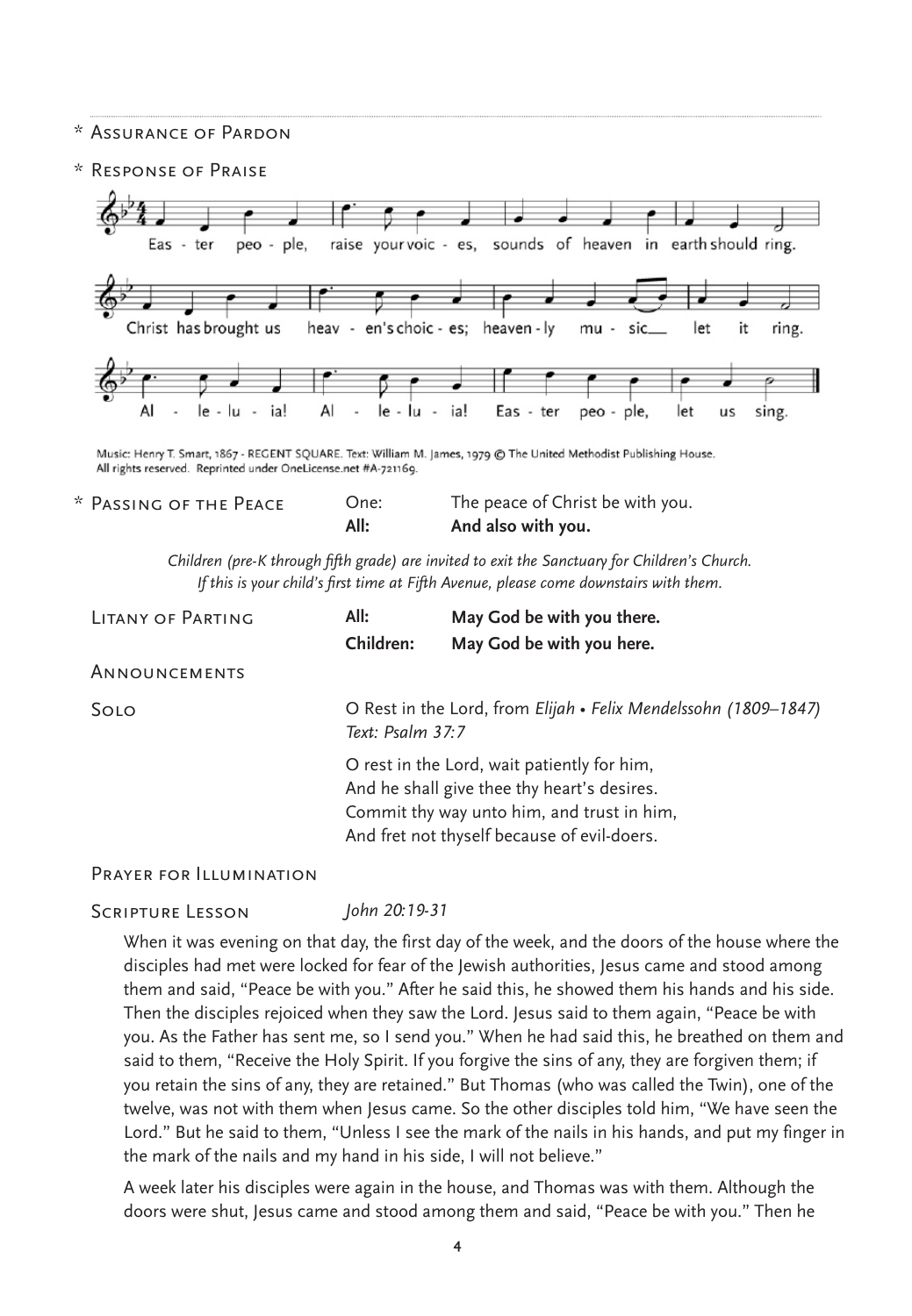said to Thomas, "Put your finger here and see my hands. Reach out your hand and put it in my side. Do not doubt but believe." Thomas answered him, "My Lord and my God!" Jesus said to him, "Have you believed because you have seen me? Blessed are those who have not seen and yet have come to believe." Now Jesus did many other signs in the presence of his disciples, which are not written in this book. But these are written so that you may come to believe that Jesus is the Messiah, the Son of God, and that through believing you may have life in his name.

|                                                       | One:<br>All:                                                                                                                                                                                                                                                                                                                                                  | This is the Word of God; for the People of God.<br>Thanks be to God. |  |
|-------------------------------------------------------|---------------------------------------------------------------------------------------------------------------------------------------------------------------------------------------------------------------------------------------------------------------------------------------------------------------------------------------------------------------|----------------------------------------------------------------------|--|
| <b>SERMON</b><br>The Rev. Werner Ramirez              | "ThereforeWe Have Room to Doubt"                                                                                                                                                                                                                                                                                                                              |                                                                      |  |
| * AFFIRMATION OF FAITH                                | From The Confession of 1967 PC(USA)                                                                                                                                                                                                                                                                                                                           |                                                                      |  |
|                                                       | In a broken and fearful world<br>the Spirit gives us courage to pray without ceasing,<br>to witness among all peoples to Christ as Lord and Savior,<br>to unmask idolatries in Church and culture,<br>to hear the voices of peoples long silenced,<br>and to work with others for justice, freedom and peace. Amen.                                           |                                                                      |  |
| * HYMN 254                                            | That Easter Day with Joy Was Bright                                                                                                                                                                                                                                                                                                                           |                                                                      |  |
| <b>PRAYERS OF THE PEOPLE</b><br>The Rev. Dr. Jonah So |                                                                                                                                                                                                                                                                                                                                                               |                                                                      |  |
| THE LORD'S PRAYER                                     | Our Father, who art in heaven, hallowed be thy name.<br>Thy kingdom come, thy will be done, on earth as it is in heaven.<br>Give us this day our daily bread,<br>and forgive us our debts, as we forgive our debtors.<br>And lead us not into temptation, but deliver us from evil.<br>For thine is the kingdom and the power and the glory forever.<br>Amen. |                                                                      |  |
|                                                       |                                                                                                                                                                                                                                                                                                                                                               |                                                                      |  |

CALL TO GIVE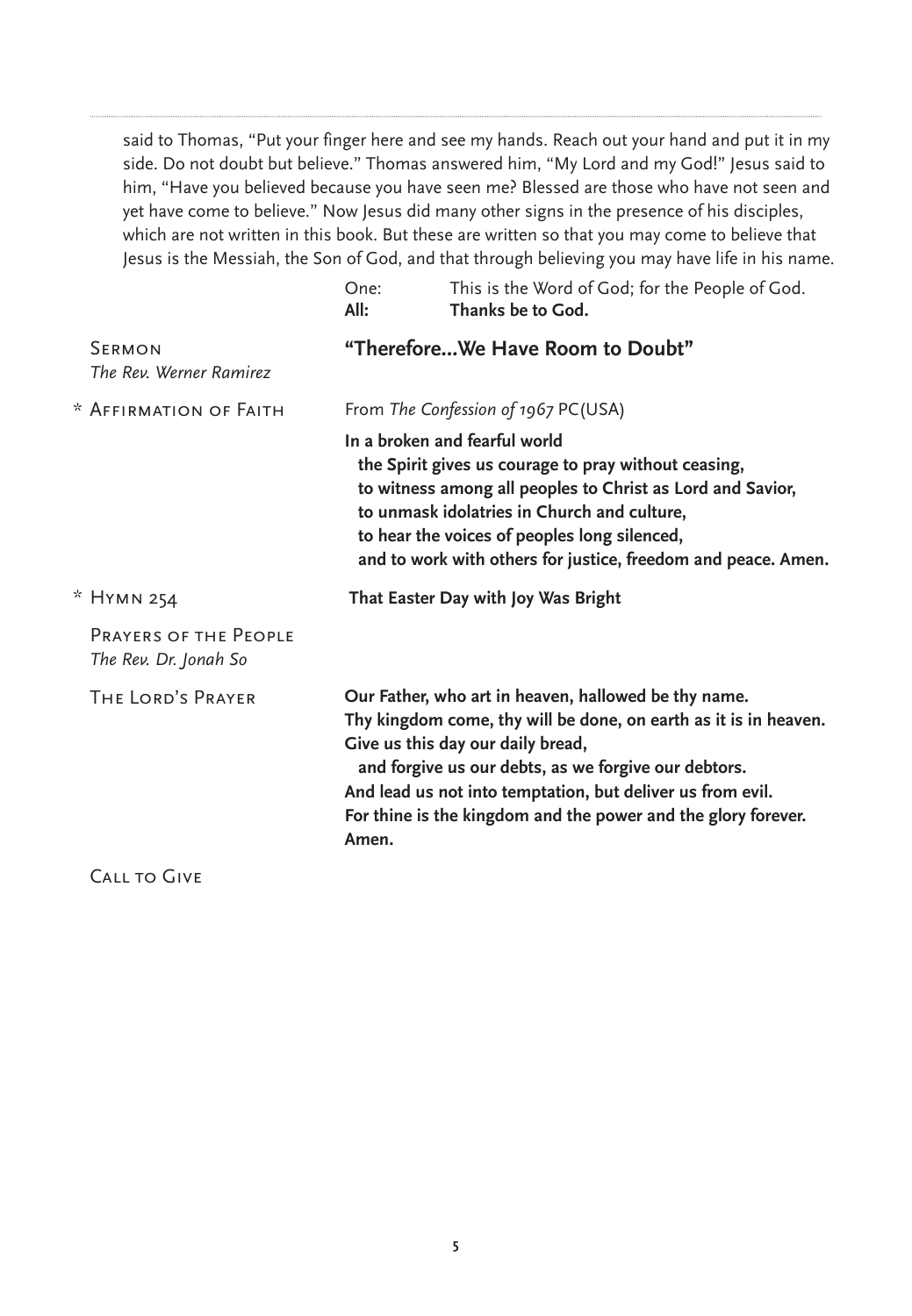| <b>OFFERTORY SOLO</b> | O Divine Redeemer • Charles Gounod (1818-1893)                    |
|-----------------------|-------------------------------------------------------------------|
|                       | Ah, turn me not away, receive me though unworthy.                 |
|                       | Hear thou my cry, hear thou my cry,<br>Behold, Lord, my distress! |
|                       | Answer me from thy throne,                                        |
|                       | Haste thee, Lord, to mine aid!                                    |
|                       |                                                                   |
|                       | Thy pity show in my deep anguish,                                 |
|                       | Thy pity show in my deep anguish.                                 |
|                       | Let not the sword of vengeance smite me,                          |
|                       | Though righteous thine anger, O Lord!                             |
|                       | Shield me in danger, O regard me!                                 |
|                       | On thee, Lord, alone will I call!                                 |
|                       | O divine Redeemer, O divine Redeemer!                             |
|                       | I pray thee grant me pardon, and remember not                     |
|                       | Remember not my sins! Forgive me!                                 |
|                       | O divine Redeemer!                                                |
|                       | I pray thee, grant me pardon                                      |
|                       | And remember not,                                                 |
|                       | Remember not, O Lord, my sins!                                    |
|                       | Night gathers round my soul                                       |
|                       | Fearful, I cry to thee,                                           |
|                       | Come to mine aid, O Lord!                                         |
|                       | Haste thee, Lord, haste to help me!                               |
|                       | Hear my cry, hear my cry                                          |
|                       | Save me, Lord in thy mercy;                                       |
|                       | Hear my cry, hear my cry!                                         |
|                       | Come and save me, O Lord!                                         |
|                       | O divine Redeemer! O divine Redeemer!                             |
|                       | I pray thee, grant me pardon, and remember not                    |
|                       | Remember not, O Lord, my sins!                                    |
|                       | Save in the day of retribution                                    |
|                       | From death shield thou me, O my God!                              |
|                       | O divine Redeemer, have mercy!                                    |
|                       | Help me Savior!                                                   |
| * DOXOLOGY            | Praise God, from whom all blessings flow;                         |
|                       | Praise God, all creatures here below;                             |
|                       | Praise God above, ye heavenly host;                               |
|                       | Praise Father, Son, and Holy Ghost.                               |
|                       | Amen.                                                             |
| * OFFFRTORY PRAYER    |                                                                   |
| * HYMN 246            | <b>Christ Is Alive!</b>                                           |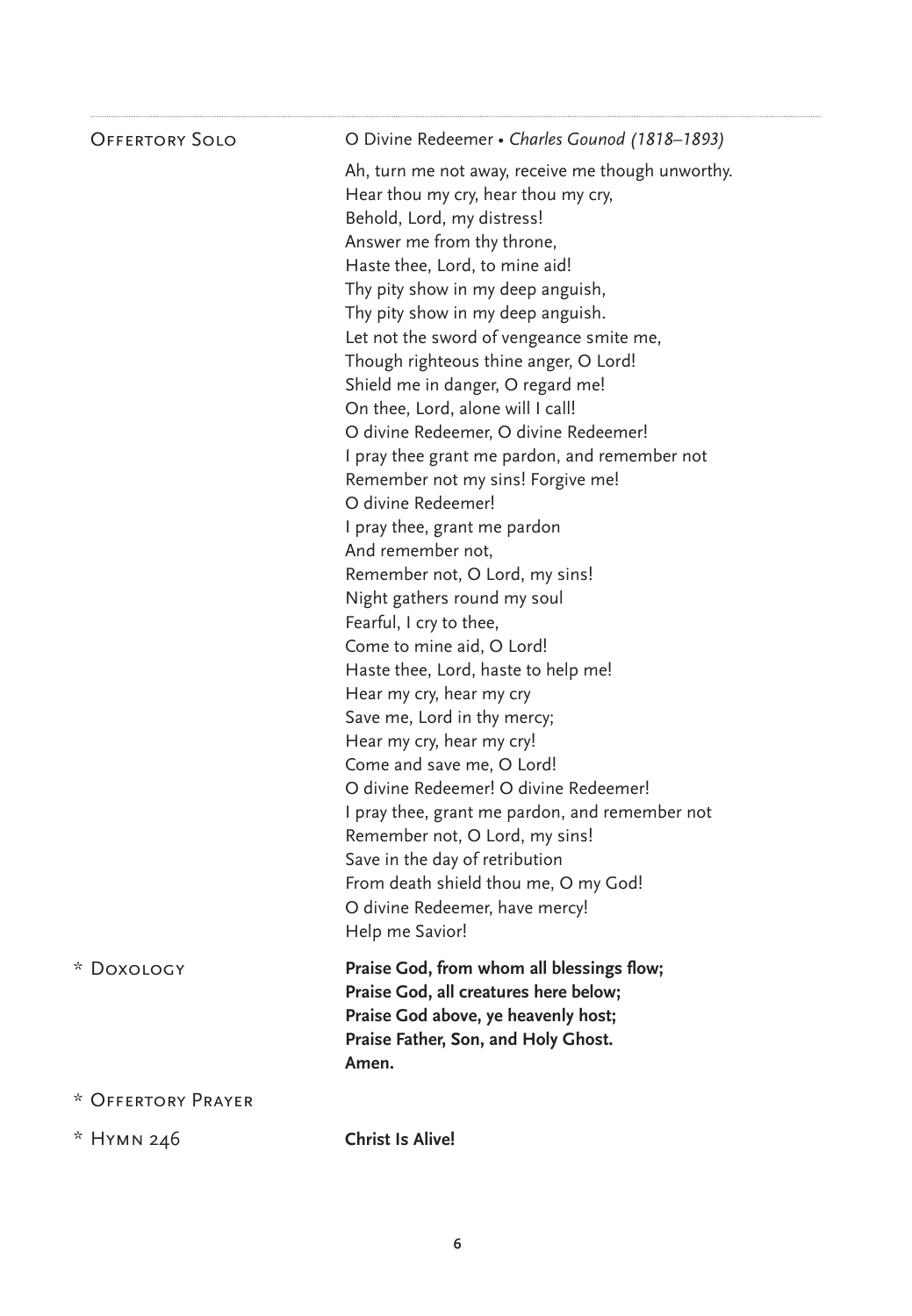#### \* Benediction

POSTLUDE POSTLUDE Prelude in E-flat major, op. 99 no. 3 *Camille Saint-Saëns* (1835–1921)

> The ministry of music this morning is offered by: Dr. Patrick Kreeger, *Associate Organist •* Sharon Byrne, *Mezzo-soprano*

#### Congregational Care

#### *If You Are in Need of Prayer*

Deacons (wearing white stoles) are available to pray with you after the service. Your prayers are confidential unless you request that they be shared with our Congregational Care staff. You may also complete a prayer request card (available in the pews and at the entrances) and place it in the offering plate or hand to an usher. You may submit prayer requests online at *fapc.org/prayer-requests*.

\*\*\*

#### *Please pray for:*

Candy Asman, Neta Beberino, Helen Betzaia, Becky Bjornstad, Benjamin Bradley Britta Cabanos, Ella Calderon, Pastor Toribio Cajiuat, Phoebe Chiu, Sookjoong Choi Dr. Johanna Cook, Edna Craddock, William Cuffee, Athanassia Doucas, Sherian Edgreen David Elissa and Barbara Mitchell, Michael Elissa, Narmella Elissa, Sterling Gillis IV Patricia L. (DeLue) Glimpse, Wanda Roush Hannan, Maggie Hendrix, Juliet Kaldanie Susan Kempler, Frederick Loomis, Louis Sterling King, Richard J. Lawson, Mary Lowry Lauren Ma, Keiko Matsuzaki, The McCall Family, Phyllis Oblander, Dexter Ramcharan Pauline Sample, Robert Scheuer, Tshombe Selby, Taylor Shultz, Brian Smith, Rosabelle Smith Spencer Robert Smith, Frieda Sompotan, Rocco Tannehill, Harold Tither, Susan Tobiason Betty Ty, Henny Waisapy, Warren White, Suzanne Wilks, Sylvia Winrich, Deborah Wurgler Doris Wurgler

If you would like to add a name to the church prayer list or the list of faithful departed, please contact Kristia Tolode (*congregationalcare@fapc.org,* 212.247.0490 ext 3007).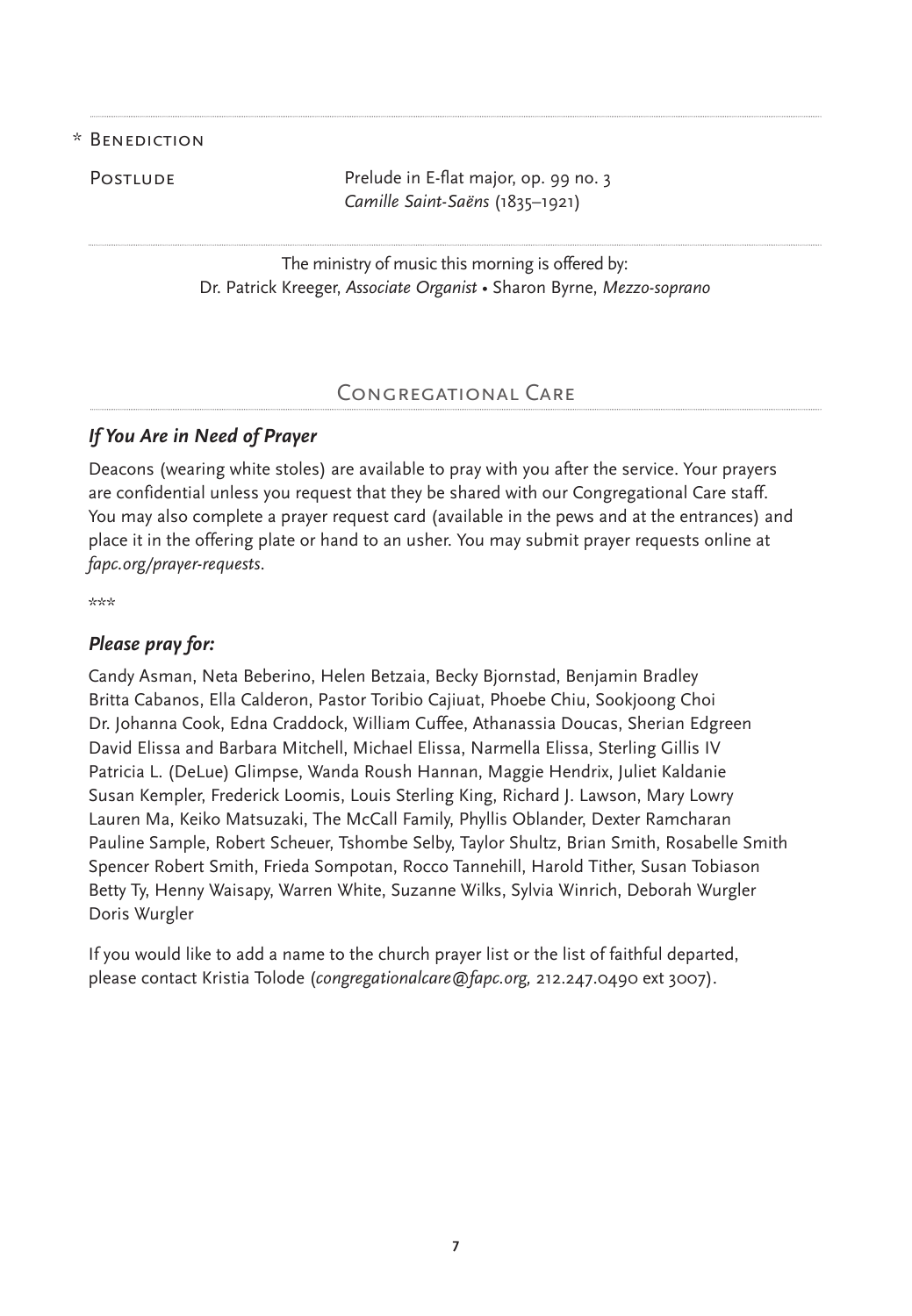## Calendar of Events

| Today        |                                                                                                                                                                                                                              |
|--------------|------------------------------------------------------------------------------------------------------------------------------------------------------------------------------------------------------------------------------|
| 9:30 am      | <b>The Word is Out.</b> Boardroom.                                                                                                                                                                                           |
| 9:30 am      | Little Lambs & Youth Group. LaDane Williamson Christian Education Center.                                                                                                                                                    |
| $10:15$ am   | Children's Choir. LaDane Williamson Christian Education Center.                                                                                                                                                              |
| 11 am        | Worship. Sanctuary.                                                                                                                                                                                                          |
| 11:15 am     | Children's Church. Kirkland Chapel & La Dane Williamson Christian Education<br>Center.                                                                                                                                       |
| 12:15 pm     | Coffee Hour. Bonnell Hall. Join us after worship for a cup of coffee and an<br>opportunity to chat with clergy and friends.                                                                                                  |
|              | Tour of the Church. Join us for weekly tours of the Sanctuary, Kirkland Chapel<br>and the Columbarium. After worship, look for a docent in the back of the<br>Sanctuary with a "tour starts here" sign.                      |
| 12:45 pm     | Credo: Docetism. Bonnel Hall. Rev. Ramirez kicks off this popular Christian<br>Education series. Each of the four CREDO Lectures will be offered on Monday<br>on our YouTube Channel, FAPCinNYC. Sign up at fapc.org/events. |
| This Week    |                                                                                                                                                                                                                              |
| Thu April 28 | Fifth Avenue Community Choir. $6 \text{ pm} \cdot \text{Jones}$ Auditorium. All are welcome.                                                                                                                                 |
| Fri April 29 | Friday Night Meetup. 7 pm · LaDane Williamson Christian Education Center.<br>Youth in grades 6-12 can join us for games and Bible Study.                                                                                     |
| Sat April 30 | Meals on Heels Volunteers Needed. 8:30 am · Bonnell Hall. Join us for weekly<br>meal preparation and delivery to homebound seniors. Advance signup is<br>required by emailing moh@fapc.org.                                  |
| Sun May 1    | CREDO: The Heresy of Donatism. 12:30 pm · Bonnell Hall. Instructor: The Rev.<br>Dr. Scott Black Johnston. Sign up at fapc.org/credo.                                                                                         |
| Coming Up    |                                                                                                                                                                                                                              |
| Sat May 7    | Fifth Avenue Serves. Register at fapc.org/events for our annual, all-congregation<br>day of service.                                                                                                                         |
| Sun May 8    | CREDO: The Heresy of Pelagianism. 12:45 pm · Bonnell Hall. Instructor: The<br>Rev. Sarah A. Speed. Sign up at fapc.org/credo.                                                                                                |
| Sun May 15   | CREDO: The Heresy of Arianism. 12:45 pm · Bonnell Hall. Instructor: The Rev.<br>Dr. Jonah So. Sign up at fapc.org/credo.                                                                                                     |

## *Next Sunday · Third Sunday of Easter*

"Therefore…We Break Bread" · John 21:1-14 *The Rev. Dr. Scott Black Johnston, preaching.*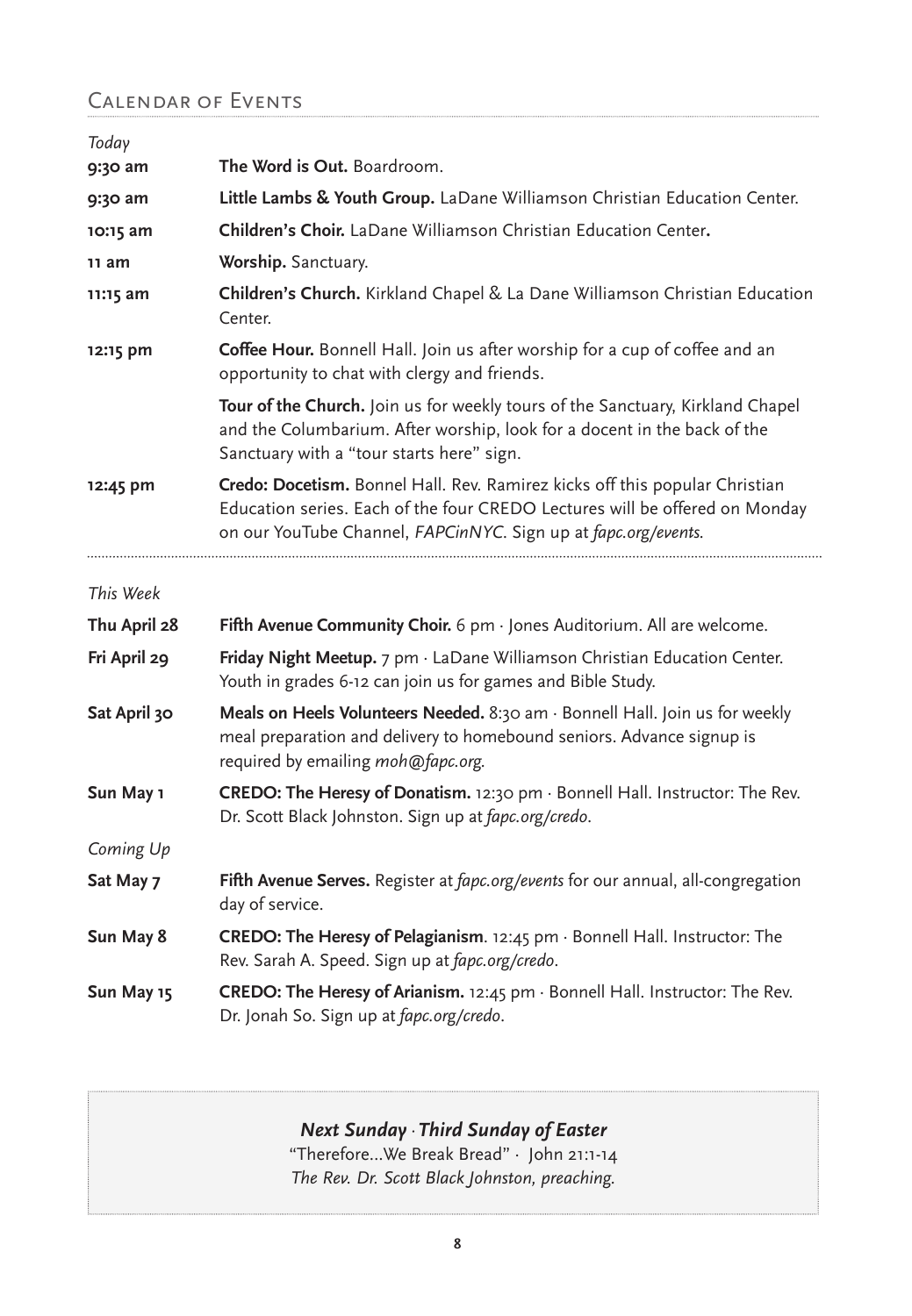#### CREDO: Essentials of Christian Theology

Throughout history, Christians have come to understand their faith not only by what they do believe, but also by what they do not believe. You will be surprised at how interesting, relevant and inspiring these theological mistakes can be! Join us Sundays at 12:45 pm in the Corning Logan Room. Sign up at *fapc.org/events.* Each CREDO lecture will be available on Monday via our YouTube Channel, *FAPCinNYC*.

- Sunday, April 24 ⋅ The Heresy of Docetism | The Rev. Werner Ramirez
- Sunday, May 1 ⋅ The Heresy of Donatism | The Rev. Dr. Scott Black Johnston
- Sunday, May 8 ⋅ The Heresy of Pelagianism | The Rev. Sarah A. Speed
- Sunday, May 15 ⋅ The Heresy of Arianism | The Rev. Dr. Jonah So

#### Fifth Avenue Serves

Final week to sign up! Be the hands and feet of Jesus for our annual day of service. Fifth Avenue will mobilize volunteers across our community to serve our mission partners, including new partners who joined us during the pandemic. Volunteer sites include: Meals on Heels, Holmes Camp and Retreat Center, The Farminary, Search and Care, Urban Outreach Center and WANA Community Resource Center, Register now so we can alert these mission sites that Fifth Avenue is here to help on Saturday, May 7. Head to *fapc.org/events* to sign up.

#### Wine and Scripture: An Evening with the Spirits

Wine is an important feature in the Bible and in the Christian tradition. Our Outreach and 20s + 30s ministries invite you for a wine flight and an evening of fellowship on Thursday, May 12 at 6 pm. We'll touch on the centrality of wine in Scripture and other themes of farming, creation, climate, shame, and the Kingdom of God. This is an in-person event, with wine and appetizers. The participation fee is \$20.00. Sign up at *fapc.org/events.*

#### CouplesPlus Sunset Gathering

CouplesPlus is hosting a sunset gathering honoring Associate Pastor Emeritus Randy Weber and his wife, Cindy on Saturday, May 14 at 6 pm. CouplesPlus is open to all Fifth Avenue singles and friends and will host this joyful event on the soon-to-be-dedicated Weber Terrace. Light refreshments and beverages will be served and the cost is \$60 per person. Secure your reservation by emailing *couplesplus@fapc.org.*

#### Youth Outing: Beat the Paint Bomb

Let's Beat the Paint Bomb! Don't miss this team-working, puzzle solving, laser dodging, experience on Friday, May 20. The cost is \$40, and scholarships are available. At 6 pm, we will meet at the Shake Shack by Brooklyn Bridge Park for dinner and then walk over to the Beat the Bomb site. Sign up at *fapc.org/events*.

#### Fifth Avenue Service Trips

To join Fifth Avenue on one of our three upcoming trips, head to *fapc.org/events* and sign up.

- Youth Trip to The Center in Baltimore, July 24–30
- Adult Education trip to Oberammergau Passion Play, September 26–October 4
- Outreach Ministries Trip to the Appalachia, July 31–August 6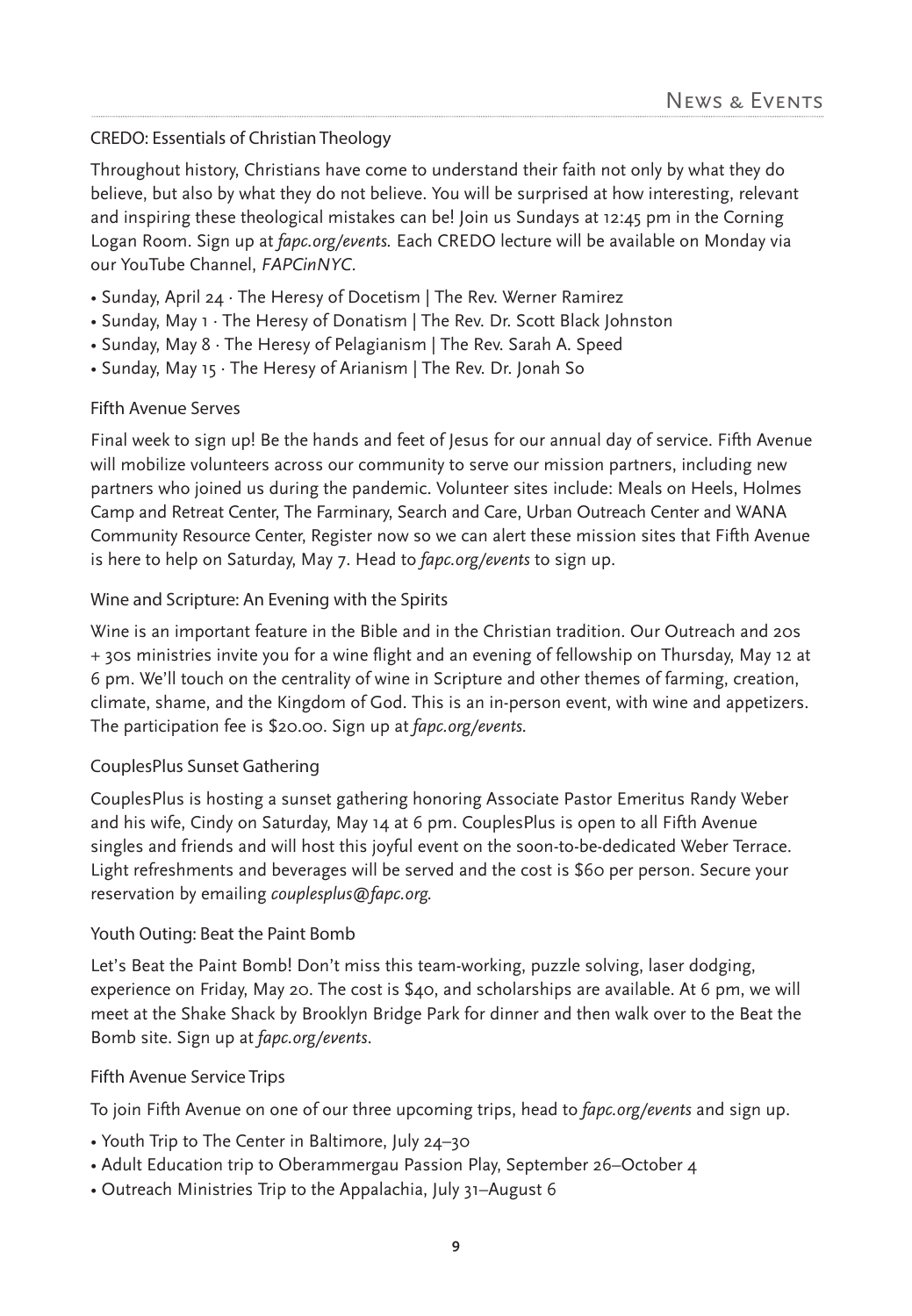## Officers by Class

#### **The Session**

The Rev. Dr. Scott Black Johnston, *Moderator* • Erica Moffett, *Clerk of Session* Porter Binks, *Assistant Clerk of Session* • The Rev. Dr. Jonah So, *Executive Pastor* The Rev. Werner Ramirez, *Associate Pastor •* The Rev. Sarah A. Speed, *Associate Pastor*

> Class of 2022 Ann Bushe Andy Craven Joyce Hansen Mary Jo Keeble Erica Moffett Neca Parker-Tongue Jacky Radifera William Sytsma

Class of 2023 Porter Binks Bryn Hartzell Jake Myers Patrick Obeng-Frimpong Emily Sytsma Jama Toung

Class of 2024 Jill Borrero Mae Cheng-PaVon Bruni Fernandez Paul Griggs Claire Kedeshian John Kern William Stone John Wyatt

#### **The Board of Deacons**

Darby Blaker, *Moderator* • Kathy Murray, *Vice Moderator* • Carolyn Ferguson, *Secretary*  Janine Schindler, *Treasurer*

> Class of 2022 Sallie Adams Darby Blaker David Blodgett Heather Guardado Will Hubbard Holly Kirby Adam McKoy Kathleen Murray Aline Razafimampiandra Janine Schindler

Class of 2023 Ed Fagan Carolyn Ferguson Emi Iwaida Lori Lauman Marco Michael Glenda Moreland Bryan Rombot Matt Roush Vijay Wijesundera Class of 2024 Jennica Carmona Greg Dow Joann Harrah Beverly Elmyra Johnson Lydia Kalmen Shane Markstrum Auguste Nipabi Joyce Nolen Branden Wang Lynn Wishart

#### **The Board of Trustees**

Mark Moreland, *President* • Carol Kenney, *Vice President •* Thomas Pak, *Secretary* Glenn Hubbard, *Treasurer •* Nichole Kim, *Assistant Treasurer*

| Class of 2022 | Class of 2023    | Class of 2024  |
|---------------|------------------|----------------|
| Nichole Kim   | Christian Bailey | Alyce Andrews  |
| Sandy Lamb    | Amy Chung        | Paula Berry    |
| Jes Levine    | David Clark      | Bob Henn       |
| Mark Moreland | Carol Kenney     | Glenn Hubbard  |
| Thomas Pak    | Jimmy Liu        | Daniel Krueger |
| Sarah Wolpert | Janet Otto       |                |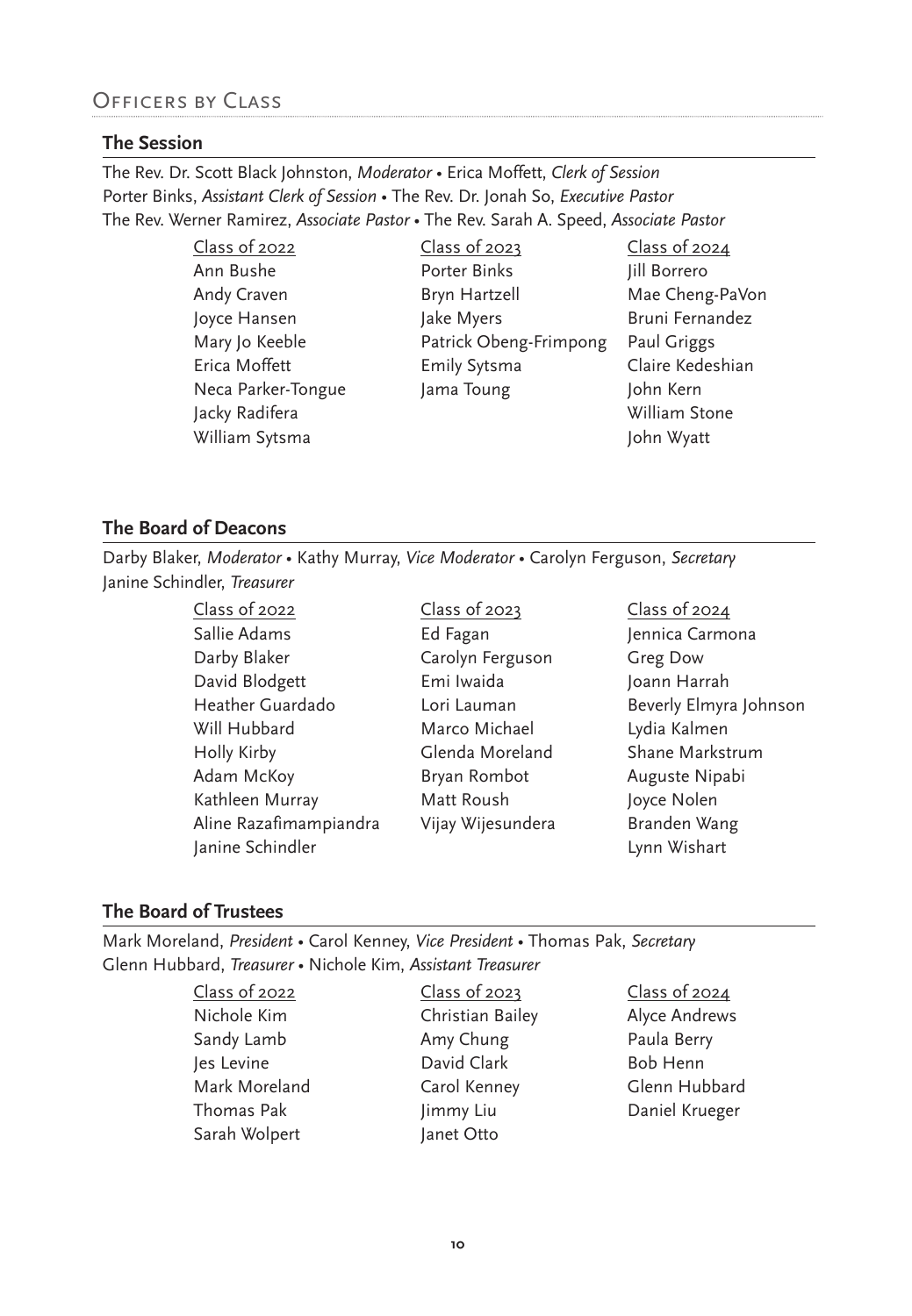## Clergy & Staff



Contact Us



**Fund the altar flowers**  Kristia Tolode *congregationalcare@fapc.org*



*fapc.org/give*



**Plan your wedding** Donna Ketchledge

**Prepare for baptism** Jaime Staehle *familyministries@fapc.org weddings@fapc.org*

**Join the church** Rev. Sarah A. Speed *membership@fapc.org*



**Planned giving** Richard Schexnider *finance@fapc.org*

**Add a name to the prayer list** • Kristia Tolode, *congregationalcare@fapc.org* **Hire our caterer** • Rodrigo Rosas, *rodrigo@roxoevents.com* **Notify us of a death or illness** • Kristia Tolode, *congregationalcare@fapc.org* **Request a bulletin announcement** • *bulletin@fapc.org* **Update contact information in our database** *• update@fapc.org*

We Livestream each worship service. From time to time, we may be taking video or a photo in the church house (interior and exterior). By your presence, you grant Fifth Avenue Presbyterian Church unrestricted rights to use and publish, transmit or telecast your image or likeness that may be taken of you for use in communication related to the church. If you prefer to not sit in a visible area during our Livestream service, please notify an Usher or Greeter. Please contact Kellie Picallo, Director of Communications and Development at *communications@fapc.org* if you have questions or concerns.